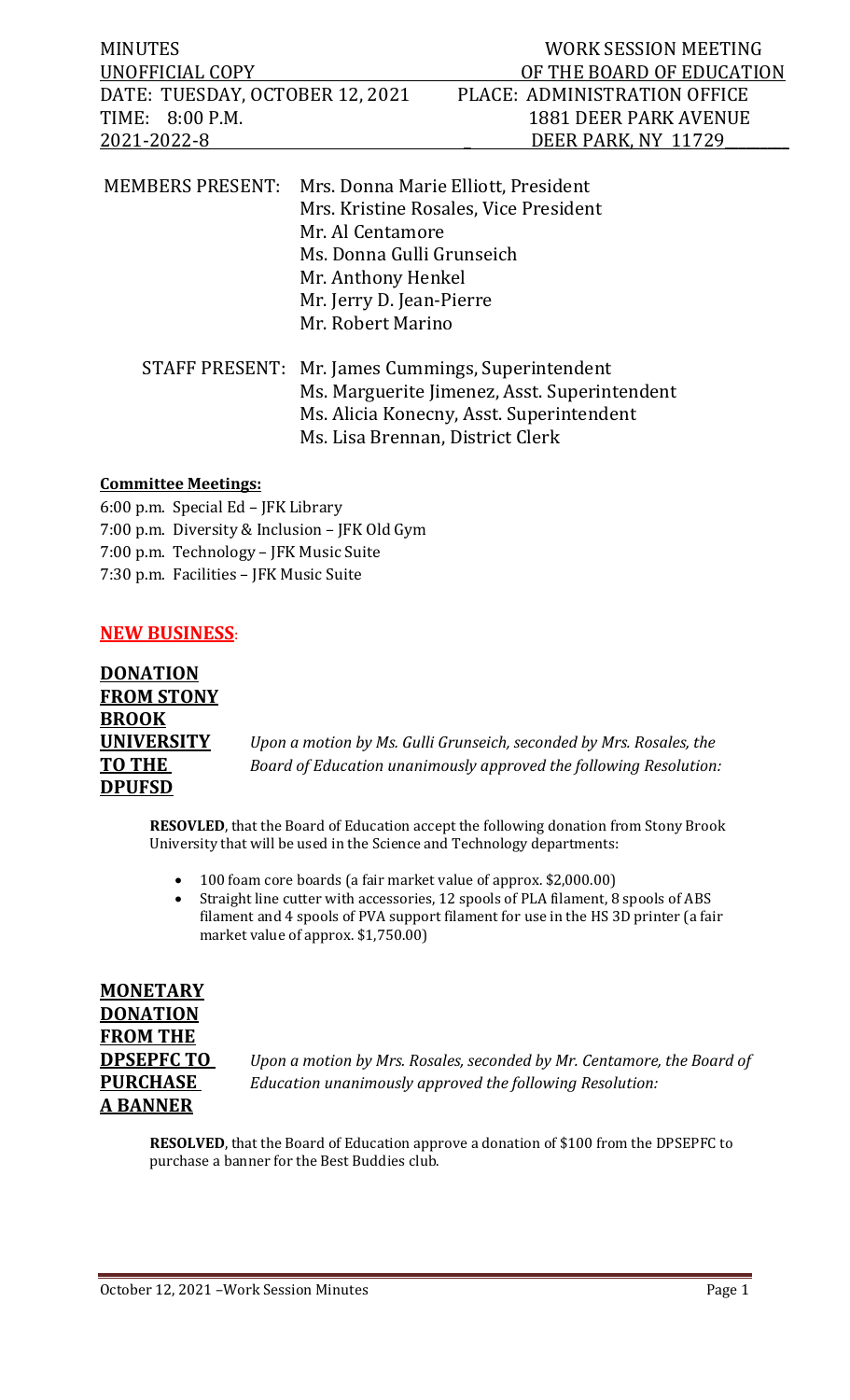# **INSTALLATION OF NEW ROOFTOP HVAC EQUIPMENT AT THE DPHS CAFETERIA AND ELECTRICAL SERVICES** *Resolution:* **DISTRICTWIDE**

**REPLACEMENTS OF** *Upon a motion by Mr. Marino, seconded by Ms. Gulli Grunseich,*  **EXISTING INCOMING** *the Board of Education unanimously approved the following*

(the "Projects"); and

**WHEREAS**, said capital improvements are subject to classification under the State Environmental Quality Review Act (SEQRA); and

**WHEREAS**, maintenance or repair involving no substantial changes in an existing structure or facility are classified as Type II Actions under the current Department of Environmental Conservation SEQRA Regulations (Section 6 NYCRR 617.5 (c)(1)); and

**WHEREAS**, replacement, rehabilitation or reconstruction of a structure or a facility, in kind, on the same site, including upgrading buildings to meet building or fire codes, unless such action meets or exceeds any of the thresholds in section 617.4 are classified as Type II Actions under the current Department of Environmental Conservation SEQRA Regulations (Section 6 NYCRR 617.5 (c)(2); and

**WHEREAS**, the SEQRA Regulations declare Type II Actions to be actions that have no significant impact on the environment and require no further review under SEQRA; and

**WHEREAS**, the Board of Education, as the only involved agency, has examined all information related to the capital improvement projects and has determined that the Project is classified as a Type II Action pursuant to Section 617.5(c)(1) and (2) of the SEQRA Regulations;

**NOW, THEREFORE, BE IT RESOLVED**, that the Board of Education hereby declares itself lead agency in connection with the requirements of the State Environmental Quality Review Act; and

**BE IT FURTHER RESOLVED**, that the Board of Education, after a review of the proposed action, hereby declares that the Projects are Type II Actions, which requires no further review under SEQRA; and

**BE IT FURTHER RESOLVED**, that the Board of Education hereby shall forward an official copy of this Resolution to the New York State Education Department together with a copy of the correspondence from the New York State Office of Parks, Recreation and Historic Preservation in connection with its request for approval of the listed project from the New York State Education Department.

## **FIRST READING** *Upon a motion by Ms. Gulli Grunseich, seconded by Mr. Henkel, the Board*  **OF POLICIES** *of Education unanimously approved the following Resolution:*

**RESOLVED**, that the Board of Education approve the first reading of the following policies:

#1530 Smoking, Vaping and other tobacco use on school premises #4000 Student learning standards and instructional guidelines #5300.10 Code of Conduct Definitions #5300.15 Code of Conduct Students rights and responsibilities #5300.20 Code of Conduct Essential partners #5300.25 Code of Conduct Student Dress code #5300.30 Code of Conduct Prohibited student conduct #5300.40 Code of Conduct disciplinary consequences, procedures and referrals #5300.60 Code of Conduct student searches and interrogations #5300.70 Code of Conduct public conduct on school property #5420R Student health services regulation #5460 Child abuse, maltreatment or neglect in a domestic setting #8110 School Building Safety #8112 Health and Safety Committee #8220 Buildings and Grounds Maintenance inspection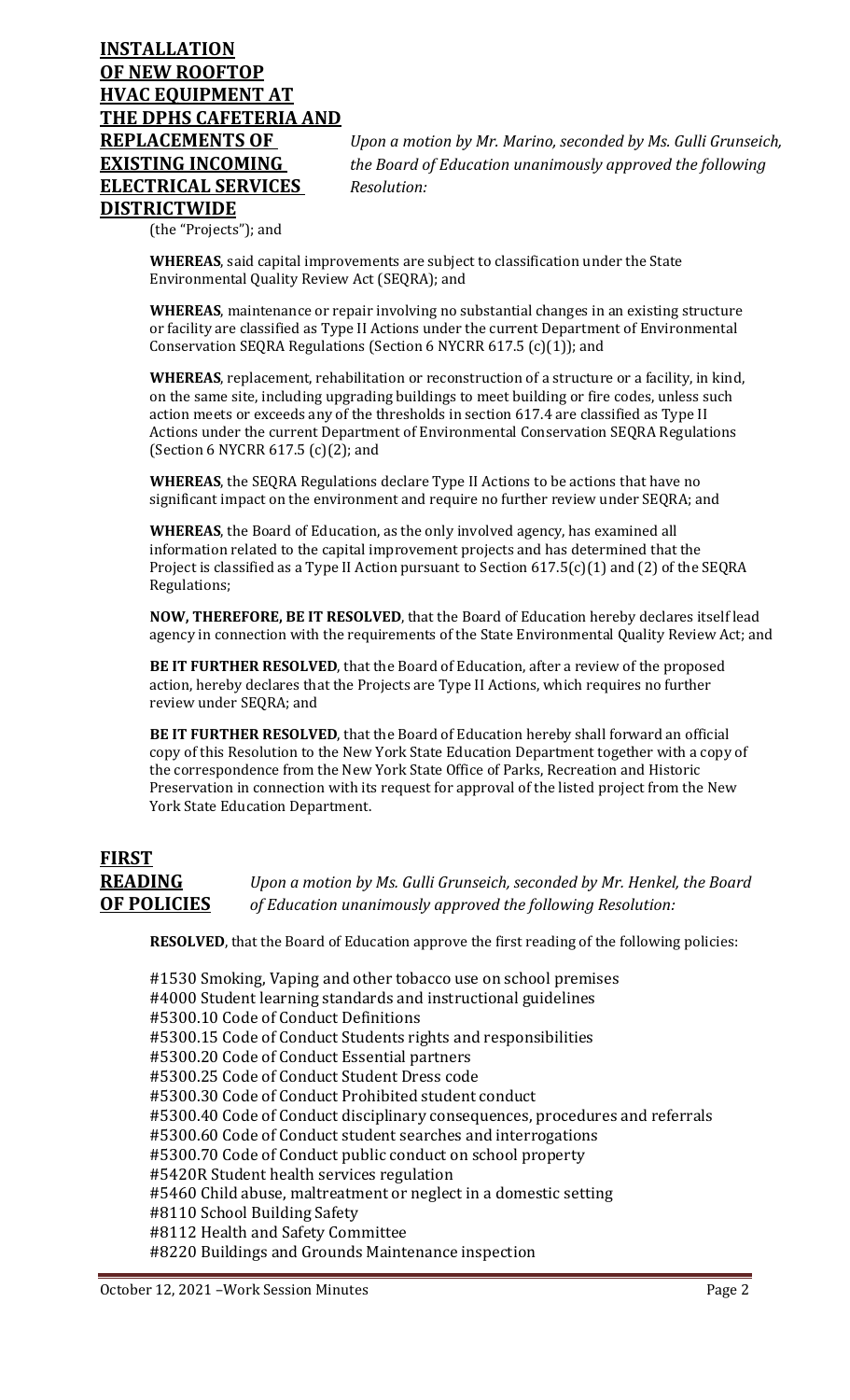**PROJECTS** *Upon a motion by Mr. Henkel, seconded by Mr. Marino, the Board of*  **USING** *Education unanimously approved the following Resolution:*

**WHEREAS** through the Coronavirus Response and Relief Supplemental Appropriations Act (CRRSA) and the American Rescue Plan Act of 2021 (ARPA), the District has received funding approval to address the safe opening of its schools; and

WHEREAS, the District intends to use a portion of those funds in an amount not to exceed \$4,000,000 for minor alterations and improvements, including districtwide improvements to the existing incoming electrical services in order to accommodate improved ventilation with upgraded HVAC for all school buildings and a new rooftop HVAC unit for the high school cafeteria, as well as preliminary costs and costs incidental thereto ("Projects");

THEREFORE BE IT RESOLVED, that the Board of Education approves the above Projects and authorizes the work to be performed upon approval of the Office of Facilities Planning of the New York State Education Department.

### **AGENDA ITEM:**

• Committee Meetings re-cap: (more info can be found on the website on the BOE committee meeting tab)

**Special Education:** Pods to encourage collaboration and socialization. Falcon Career Academy is up and running, hoping to begin unified sports, many new enrollments, SEPFC and PFC meeting together to collaborate, Vertullo organization funding rec room and games.

**Technology:** revisit parent guide to social media and the District Tech plan. Purchasing new smartboards and PCs, upgraded network

**Diversity & Inclusion:** Minoritized people now the majority group in DP, possible speakers, college prep program, black history and Asian history month

**Facilities:** JC Broderick completed building condition surveys, working with architect on A/C project, alot of projects were completed over the Summer

### **Mr. Cummings**:

• Sidewalks by May Moore and Lincoln are being fixed by TOB

### **Mrs. Elliott:**

- Homecoming is this weekend. Grand Marshalls are John Gouskos, John Giffone and Rose Alverado
- The Open Board meeting on 10/26 will be at the High School